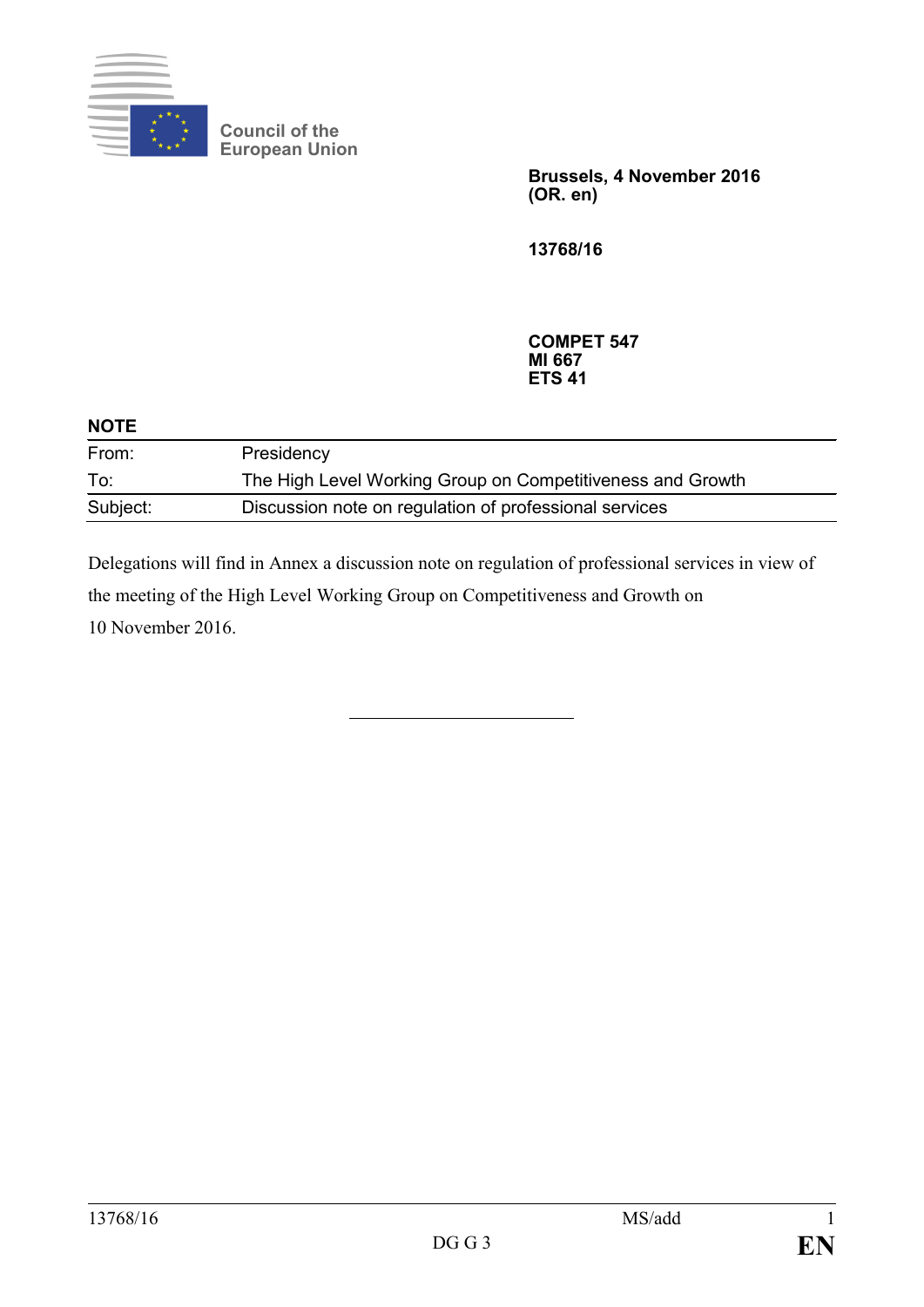## **Discussion note on regulation of professional services**

## **1. Mutual Evaluation's rationale**

Today, Europe has over 5,500 regulated professions, if one considers the different regulatory regimes applicable throughout the 28 Member States. About **22% of the labour force in the EU (47 million people) can be considered as working in a regulated profession**.

OECD studies show that labour mobility is a key determinant of productivity which enhances economic growth<sup>[1](#page-1-0)</sup>. Not only does l**abour mobility help close skills gaps and labour shortages, it also balances demand for labour between Member States**. The modernisation of professional regulation can improve the functioning of the labour market by promoting mobility between Member States; contribute to lower prices for professional services and by doing so, increase the capacity for growth of the European economy.

The regulation of professions is the prerogative of the national authorities, subject to the principles of non-discrimination and proportionality. However, **access to professions and mobility could be improved by Member States through increasing the transparency of their regulations of professional services**. An important aspect initiated by the revised Professional Qualifications Directive<sup>[2](#page-1-1)</sup> tries to address the root causes of these challenges in a spirit of cooperation between the Commission and Member States.

To have a comprehensive overview of regulations of professional services in the EU and conditions to access these professions, EU countries agreed to conduct a **'mutual evaluation and transparency' exercise** between 2014 and 2016. By January 2016 Member States had to submit to the Commission reports, also referred to as national action plans (NAPs), presenting the results of their internal screening of professional regulation and outlining the actions to be taken to address unfit regulation. To date 23 national action plans have been submitted to the Commission.

<span id="page-1-1"></span><span id="page-1-0"></span><sup>&</sup>lt;sup>1</sup> http://www.oecd.org/eco/growth/OECD-2015-The-future-of-productivity-book.pdf **<sup>2</sup>** Directive 2013/55/EU amending Directive 2005/36/EC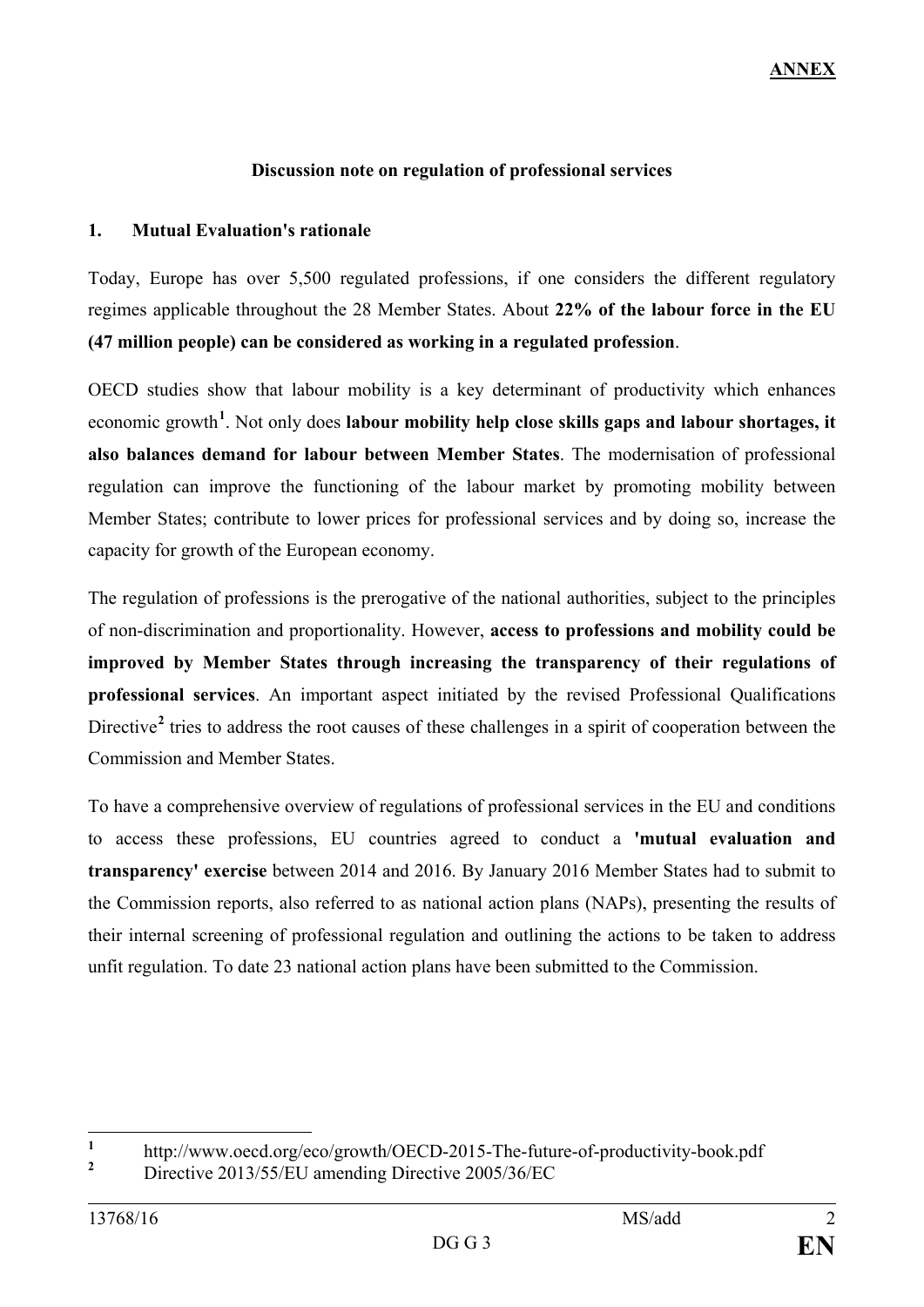A **public consultation** was carried out between May and August 2016 to provide respondents with an opportunity to comment the proportionality of professional regulations and on the content of Member State's national action plans. A total 420 responses were received and 21 separate submissions. When controlled for the organised views of interests **around 37% found that NAPs were based upon the most relevant information on the impact of regulation on the market and/or professionals** and **around 35% that 'all impacts of regulation were thoroughly analysed'.**

When asked what proportionality related assessing was already in place in their Member State: around 38% said there was a systematic methodology, 38% that is was done on a case by case basis and **24% that no methodology exists**. Regarding existing criteria according to EU law **39% were unaware** of any, of these were 43% of those who responded as a 'public authority'.

## **2. What will the Commission propose as next steps?**

The mutual evaluation and transparency exercise was broadly concluded in early 2016 and the challenges and experiences with this exercise have been discussed in the HLG on 3 May 2016. According to the Commission, as well as bringing to light many instances of unjustified, detrimental and burdensome regulations, the mutual evaluation process has also revealed a **scarcity of arguments based on sound analysis**. While the Professional Qualifications Directive requires Member States to assess proportionality of their regulations ex-post, the mutual evaluation exercise also reinforces the perception that proportionality tests may in some cases not be conducted appropriately, due to a lack of a common set of criteria, while disproportionate measures cannot be prevented from being adopted.

On the basis of the mutual evaluation's findings and in the context of last year's **Single Market**  Strategy<sup>[3](#page-2-0)</sup>, the Commission announced several actions to facilitate more cross-border activities in services, including a European Services Card, (a) a proportionality test and (b) a Guidance on reform needs in regulations of professional services.

<span id="page-2-0"></span>

**<sup>3</sup>** [http://ec.europa.eu/growth/single-market/strategy\\_en.](http://ec.europa.eu/growth/single-market/strategy_en)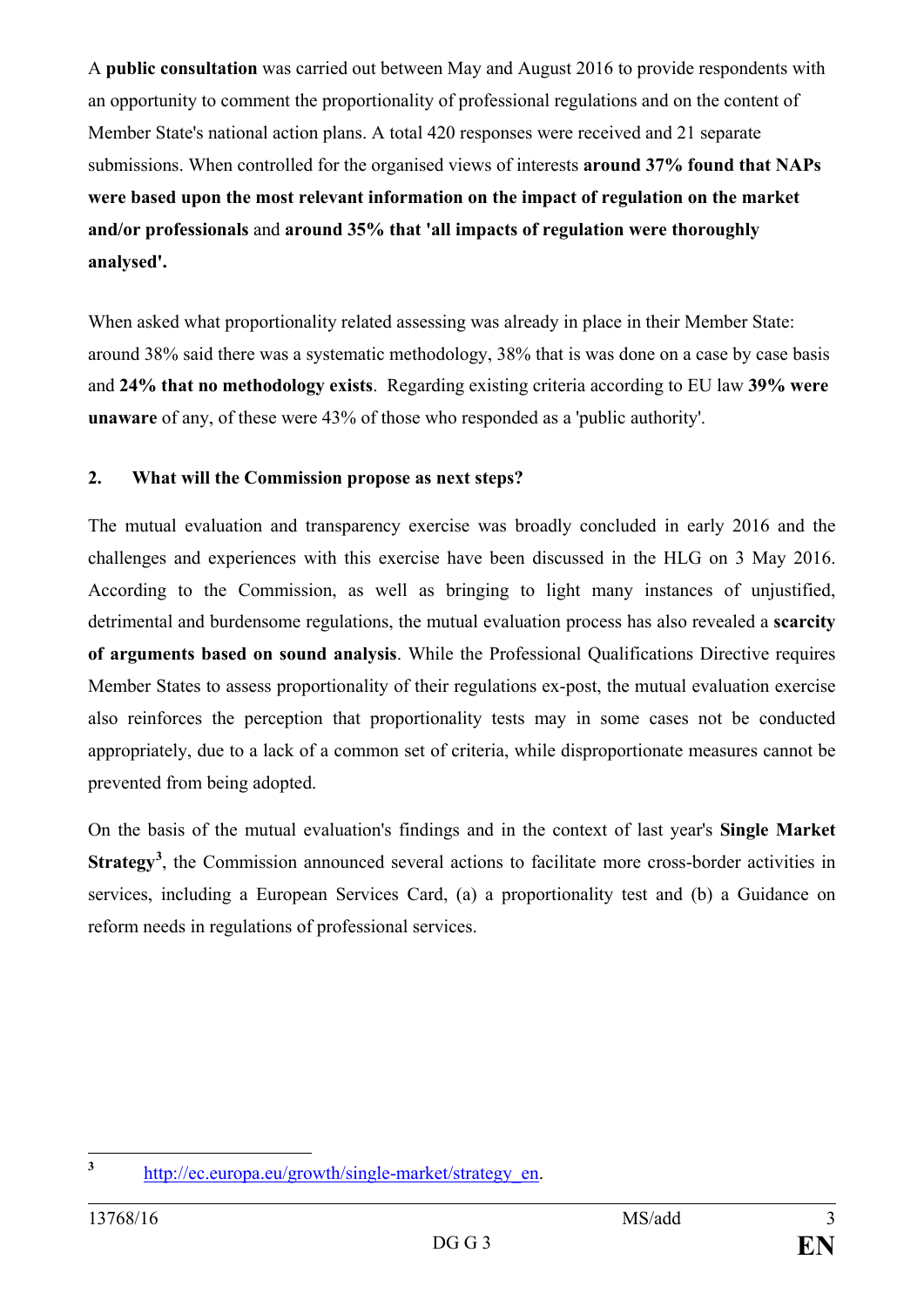#### a. *Proportionality test*

The Commission indicated that it would address this issue through its **Proposal to introduce a proportionality test for the regulation of professions**. The objective of this initiative is to clarify the minimum criteria to be used for proportionality analysis by creating a transparent and predictable framework for Member States to assess proportionality before adoption of new regulation of professions. It aims at preventing disproportionate measures being adopted or maintained. The voluntary approach tested with the Mutual Evaluation shows that many Member States still have not delivered their proportionality assessment for a significant number of professions and that the pertinence of the assessments themselves is often weak and evidence is missing. For example, the need to increase business reliability (clothes launderer), the protection of creditors (hairdressers) or the risk of wrist injury and small explosions (watch maker) were given as justification to regulate.

The Proportionality test will be a common, EU-wide methodology which will clarify and put together the minimum criteria for compliance with the existing legal requirement to analyse proportionality of new or reviewed regulation of professions; it will be based on the existing case law and will take due account of economic aspects. The test should consist in basic better regulation practices: problem (risk) identification, impact of measure on business and consumer factors, evidence rather than assumption based decision making – the process and steps through which this may be achieved.

# *b. Guidance on reform needs in regulations of professional services*

Based on the exercise referred to above (transparency, mutual evaluation, indicator), the Commission also announced it would adopt a "**Guidance on reform needs in regulations of professional services**". The Guidance, to be released by end of this year (to be confirmed), will look at all the regulatory barriers in business services, construction, real estate sector, tourism in all Member States and is expected to be addressed to those Member States for which the regulation in place appears too heavy, in particular when compared to other Member States. The Guidance would not be competing with the Country-specific recommendations (CSRs), as it would be more focused and would allow more systematic approach. It is instead expected to reinforce the European Semester<sup>[4](#page-3-0)</sup> for those countries concerned by a CSR by providing profession specific orientations which would help in addressing the more structural issues identified under the CSR.

<span id="page-3-0"></span>**4** [http://ec.europa.eu/economy\\_finance/economic\\_governance/the\\_european\\_semester/index\\_en.htm.](http://ec.europa.eu/economy_finance/economic_governance/the_european_semester/index_en.htm)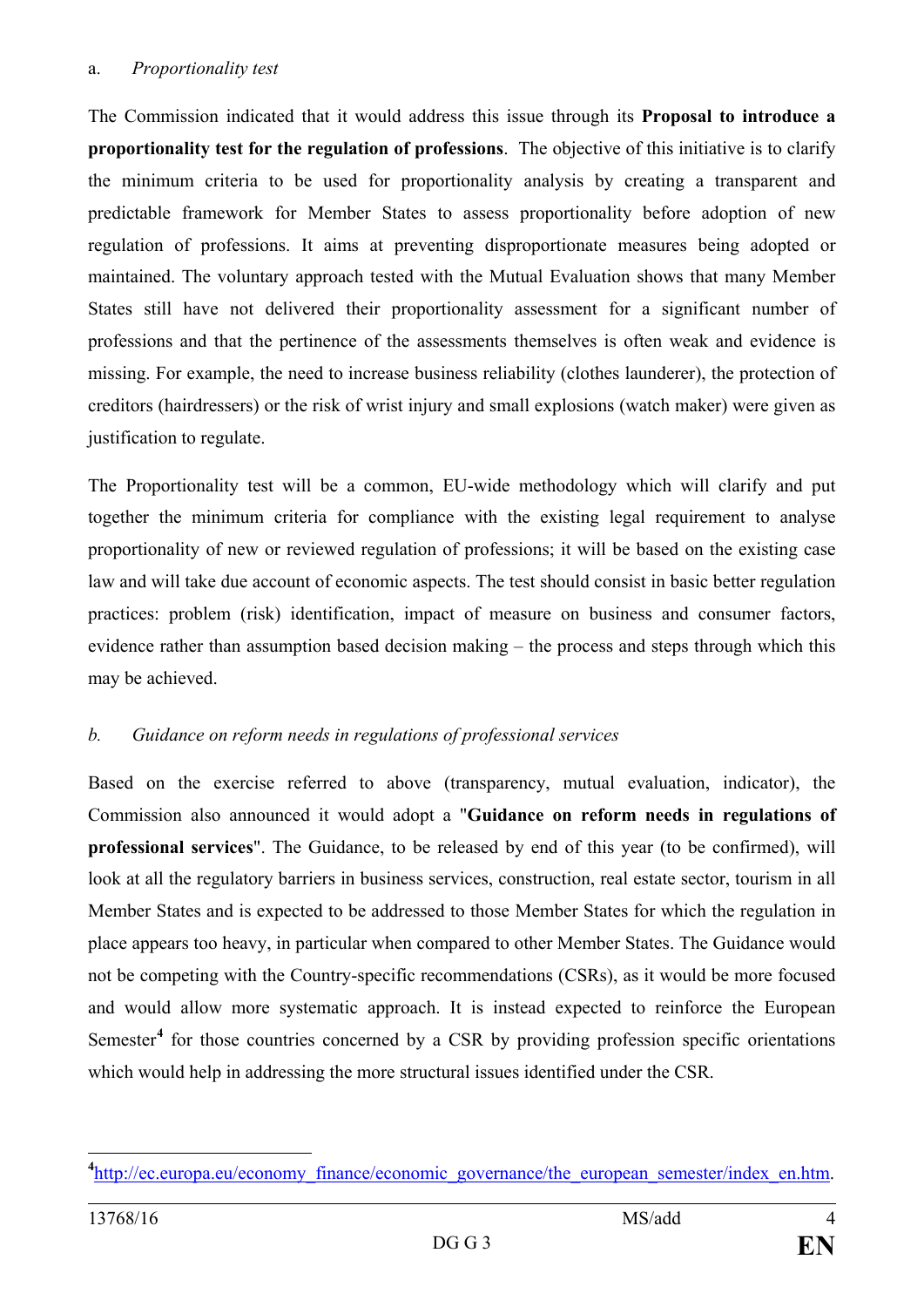In the same context, the Commission has used the data collected from national instances to develop a so-called **composite restrictiveness indicator**. The purpose of the indicator is to **measure the intensity of restrictiveness of national regulation as regards access to and exercise of regulated professions and to allow for benchmarking regulatory differences across Member States and professions.** It looks at a large number of restriction types, from qualification and authorisation requirements to conduct restrictions, such as limitations on multidisciplinary activities and corporate structure restrictions. It brings them into one figure. The level of restrictiveness of every measure is assessed and quantified. The indicator will be updated periodically.

Member States have been consulted during the preparation of the recommendations for reforms, through the national coordinators on the recognition of professional qualifications but also via the HLG. The Commission welcomes the opportunity to present the methodology and preliminary results of its analysis to the HLG on 10 November. This gives the possibility for **reviewing the assessment before the publication of the recommendations**.

## **3. What can the HLG and Member States do?**

Analysis done by the Commission, but also the OECD, the World Bank and other institutions shows the relevance of this topic. Together with the European Semester and CSRs, the Guidance on reform needs in regulations of professional services will help Member States understand the issue better and find, together with the Commission, the right answers.

As stressed in the European Semester 2016 exercise there are a number of **avenues open to Member States to reform the regulations of professional services**. In the first instance, existing regulation could be replaced with a lighter form of regulation such as the use of the protection of professional title instead of reserve of activities. It is important for Member States to assess the overall cumulative impact of all restrictions imposed on the professional and the professional activity.

To **further improve our understanding of regulations of professional services** in the EU and conditions to access these professions, EU countries are invited to continue to report the list of professions they regulate and to inform citizens about it, and also to carry out their mutual evaluation of the barriers in place, reviewing any restrictions to access to and exercise of professions, and finally assessing whether these are excessive or if they constitute barriers to economic growth.